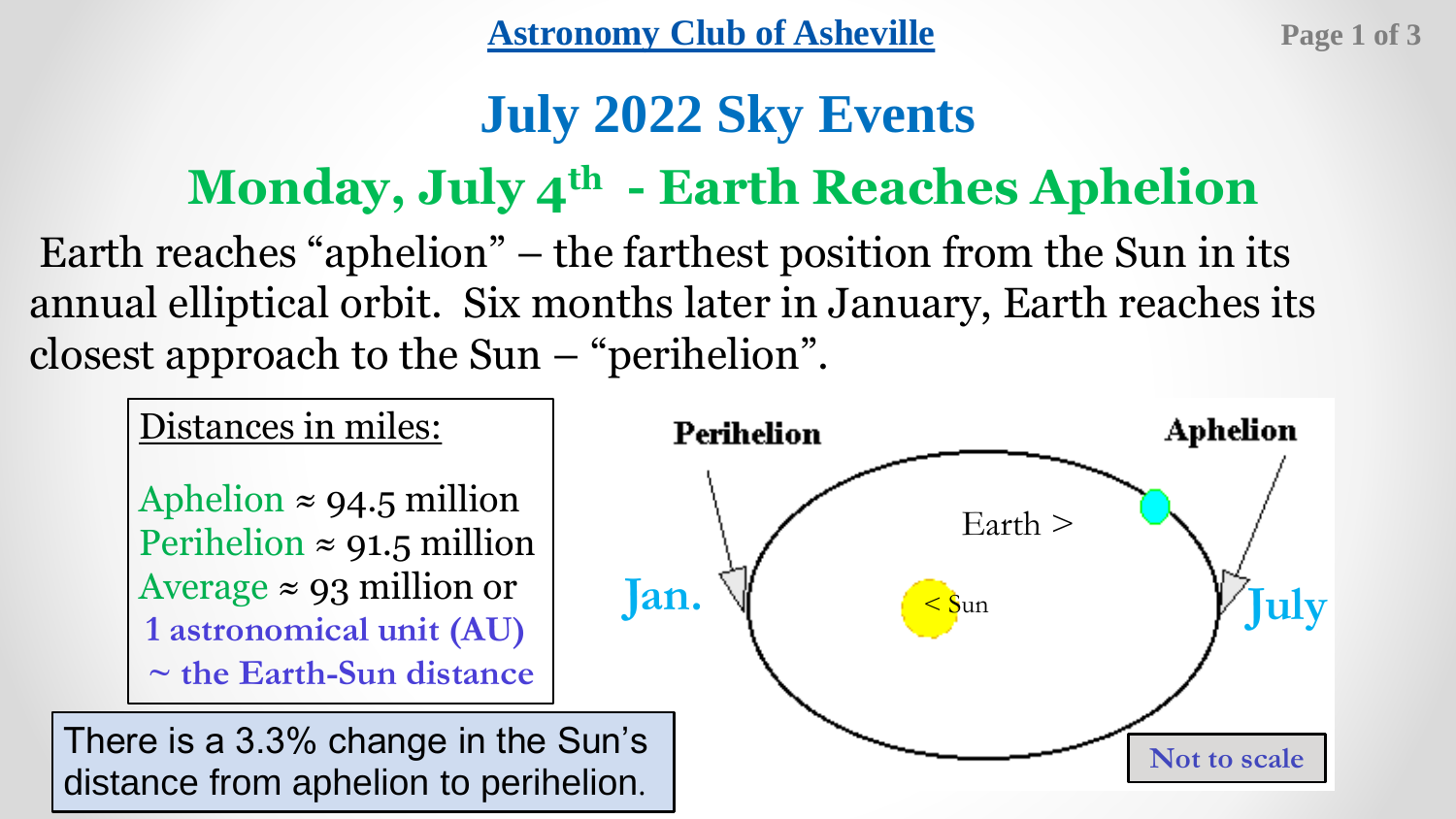### **[Astronomy Club of Asheville](https://www.astroasheville.org/) July 2022 Sky Events**

# **Monday, July 4th - Earth Reaches Aphelion**

Annual changes in our weather, for example between the summer and winter, are caused entirely by the tilt of the Earth's axis of rotation, rather than by any change in its distance from the Sun.

#### **Earth's equinoxes and solstices**